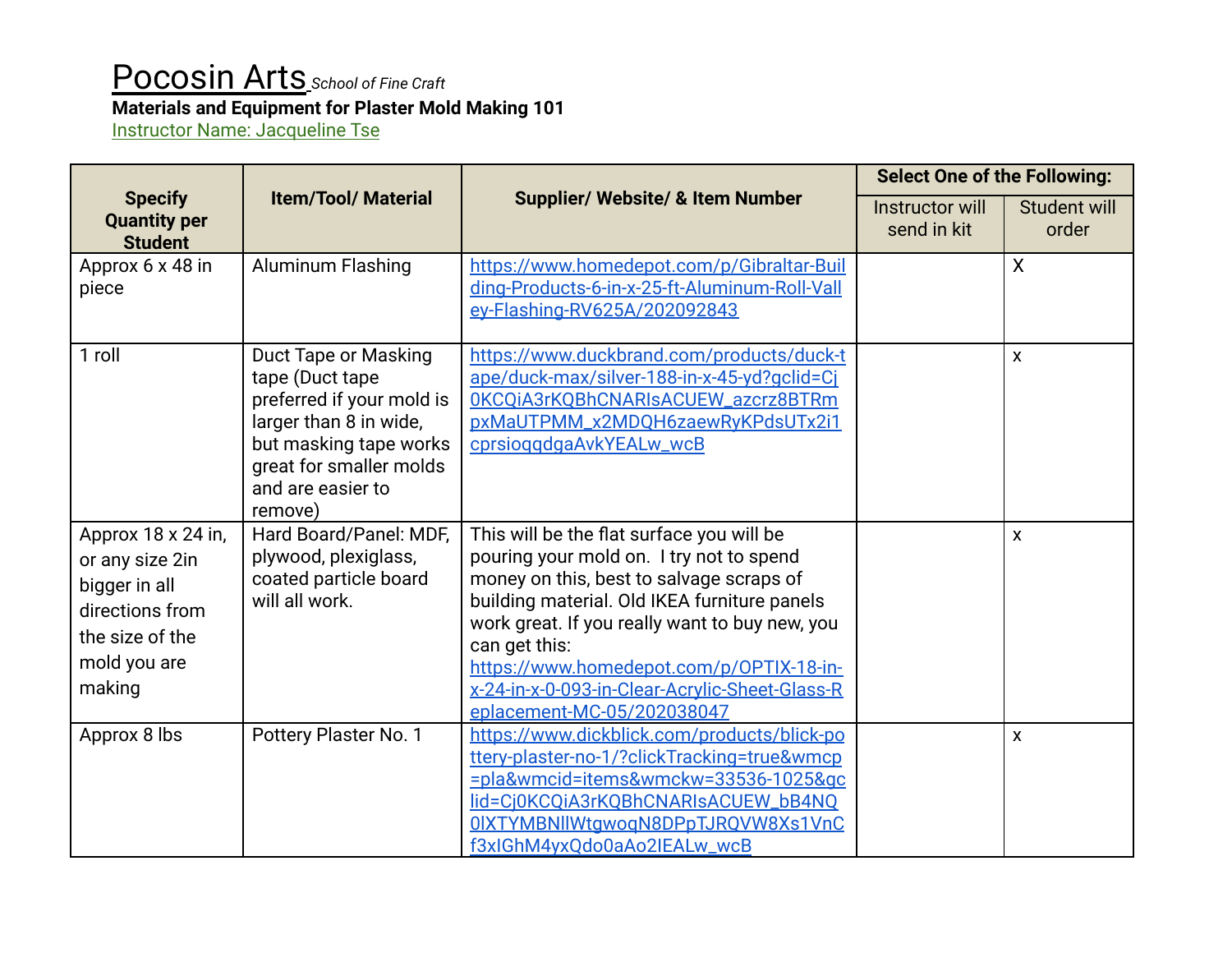| 3                                                   | <b>Mixing Buckets</b>                                                                                                                   | Some suggestions:<br>https://www.homedepot.com/p/HDX-5-at-Mi<br>xing-Bucket-RG522HD/301084090?MERCH=<br>REC-_-searchViewed-_-NA-_-301084090-_-N<br>or<br>https://redgorillausa.com/collections/flexible<br>-gorilla-tubs/products/small-gorilla-tub-3-7-g<br>al                                                                                                                                                                                  | $\boldsymbol{\mathsf{X}}$ |
|-----------------------------------------------------|-----------------------------------------------------------------------------------------------------------------------------------------|--------------------------------------------------------------------------------------------------------------------------------------------------------------------------------------------------------------------------------------------------------------------------------------------------------------------------------------------------------------------------------------------------------------------------------------------------|---------------------------|
| Approx 10 lbs                                       | Clay of your choice<br>(something smooth and<br>w/o grog)                                                                               | https://www.lagunaclay.com/product-page/w<br>c401-b-mix-5                                                                                                                                                                                                                                                                                                                                                                                        | $\boldsymbol{\mathsf{X}}$ |
| Approx 1 gallon                                     | Clay Casting Slip of<br>your choice                                                                                                     | https://www.lagunaclay.com/shop?Collection<br>=Casting+Slip&page=2                                                                                                                                                                                                                                                                                                                                                                               | $\boldsymbol{\mathsf{X}}$ |
| Variety of sizes<br>depending on your<br>preference | Paint brushes                                                                                                                           | https://www.michaels.com/super-value-50pc<br>-brush-set-by-artists-loft-necessities/105045<br>34.html?r=g&cm_mmc=PLASearch-_-google-<br>-MICH_Shopping_US_N_Art+Supplies_N_Sm<br>art_BOPIS_N-_-&Kenshoo_ida=&kpid=go_cmp<br>-9972406790_adg-106296476328_ad-43337<br>8147599_pla-1341674404478_dev-c_ext-_prd<br>-10504534&gclid=Cj0KCQiA3rKQBhCNARIsA<br>CUEW_Zgq38X3FlZOoqh5wtANSqfV4wX2RT<br>X8krKNTXL_dl96QsOvMP1qGlaAqw9EALw_<br><b>wcB</b> | $\boldsymbol{\mathsf{X}}$ |
|                                                     | Straight plastic painting<br>knife                                                                                                      | https://www.dickblick.com/items/richeson-pl<br>astic-painting-knife-3-34-straight/<br>or if you ordered the above set of brushes<br>from the Michaels link this is included in that<br>set                                                                                                                                                                                                                                                       | $\boldsymbol{\mathsf{X}}$ |
| 1oz                                                 | Murphy's oil soap<br>(optional, this makes<br>your mold slide off<br>easier off your<br>baseboard if you are<br>using a porous surface) | https://www.target.com/p/murphy-oil-soap-w<br>ood-cleaner-for-floors-and-furniture-original-3<br>2-fl-oz/-/A-13458728?ref=tgt_adv_XS000000<br>&AFID=google_pla_df&fndsrc=tmnv&DFA=71<br>700000085055946&CPNG=PLA_DVM%2Ba0<br>64R000011tzXUQAY-Colgate_Google_HC_20<br>21_Google_Campaign-426695&adgroup=PLA<br>Colgate_HC&LID=700000001393753pgs≠                                                                                                | $\pmb{\times}$            |